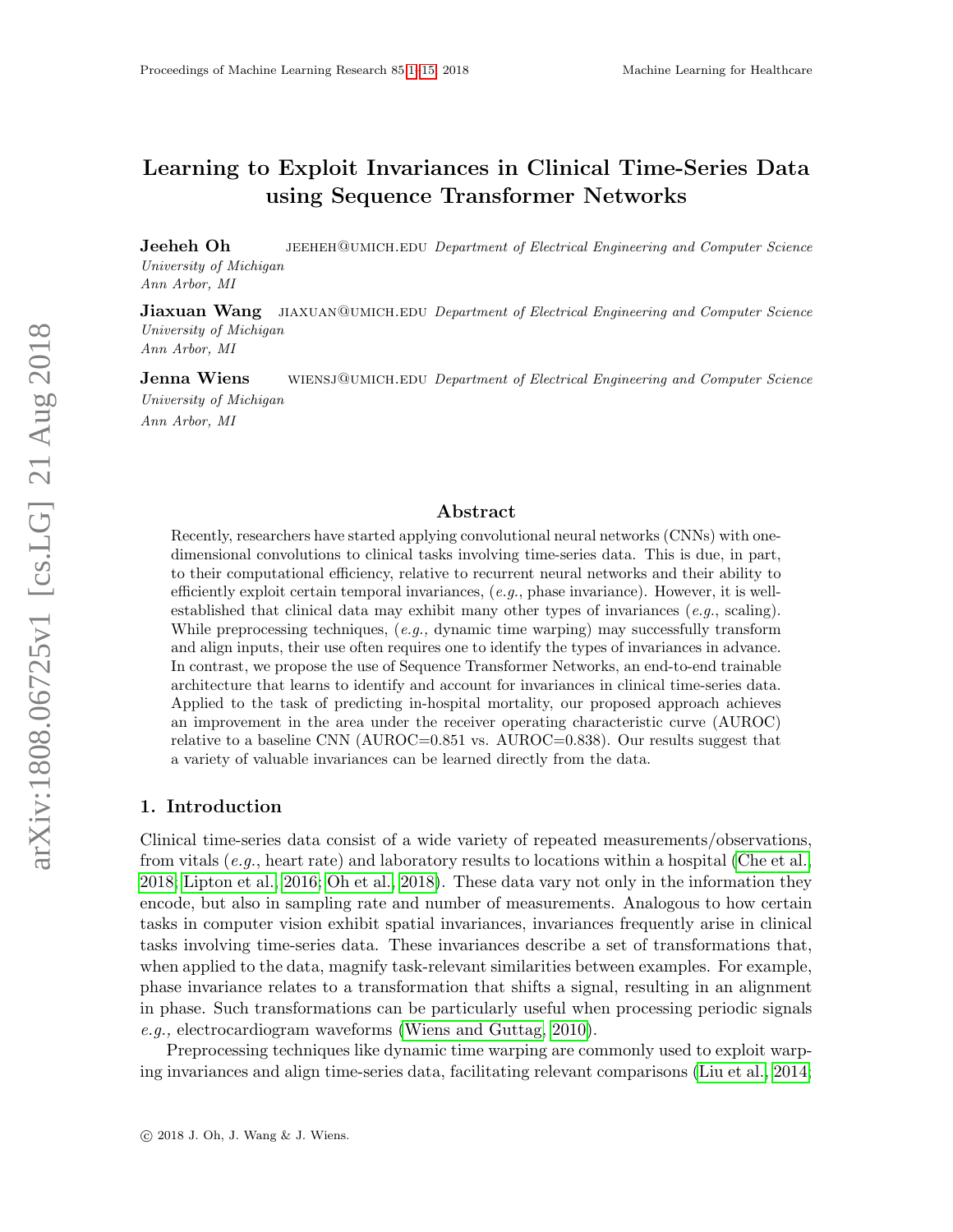[Ortiz et al., 2016\)](#page-13-3). However, their computational complexity (e.g., DTW involves solving an optimization problem for each new example) may be a factor leading to their limited use within more general settings. In addition, such approaches require a priori knowledge of the types of invariances that are present in one's data. Due to the varied nature of clinical time-series data and their associated prediction tasks, we expect that many such tasks involve multiple invariances that may not be known beforehand. This and the fact that these invariances are likely task specific, are some of the main roadblocks in efficiently exploiting these invariances.

To addresses these challenges, we propose Sequence Transformer Networks, an approach for learning task-specific invariances related to amplitude, offset, and scale invariances directly from the data. Our approach consists of an end-to-end trainable framework designed to capture temporal and magnitude invariances. Applied to clinical time-series data, Sequence Transformer Networks learn input- and task-dependent transformations. In contrast to data augmentation approaches, our proposed approach makes limited assumptions about the presence of invariances in the data. Learned transformations can be efficiently applied to new input data, leading to an improvement in overall predictive performance. We demonstrate the utility of the proposed approach in the context of predicting in-hospital mortality given 48 hours of data collected in the intensive care unit (ICU). Relative to a baseline that does not incorporate any transformations, Sequence Transformer Networks result in significant improvements in predictive performance.

Technical Significance Our technical contributions are as follows: 1) we propose the use of Sequence Transformer Networks, an end-to-end trainable framework designed to capture temporal and magnitude invariances, 2) on a real data task, we evaluate the relative contribution of each individual component of Sequence Transformer Networks towards the overall performance of the network and 3) present visualizations of the types of learned invariances and investigate the effects of Sequence Transformer Networks on intra-class signal similarity. This work represents a step toward understanding and learning to exploit invariances in clinical-time series data.

Clinical Relevance To investigate the capability of the proposed approach, we consider the task of predicting in-hospital mortality given clinical time-series data from the first 48 hours of an ICU admission. We chose to focus on this task since it is widely investigated in the machine learning for healthcare literature, facilitating comparisons with state-of-the-art. Despite its widespread use as a benchmark task [\(Harutyunyan et al., 2017\)](#page-13-4) and potential clinical use as an estimate of severity of illness, we recognize that a model for predicting inhospital mortality may be of limited clinical utility. Though we consider the improvements our proposed approach offers in the context of this benchmark task, we hypothesize that our approach applies more broadly to other tasks involving clinical time-series data.

## 2. Background & Related Work

Tasks involving time-series data may exhibit a number of different invariances. We refer the reader to the following paper for an in-depth discussion of types of invariances present in time-series data [\(Batista et al., 2011\)](#page-12-1), but for completeness include a summary of common invariances in Table [1.](#page-3-0) To exploit these invariances, researchers often turn to neural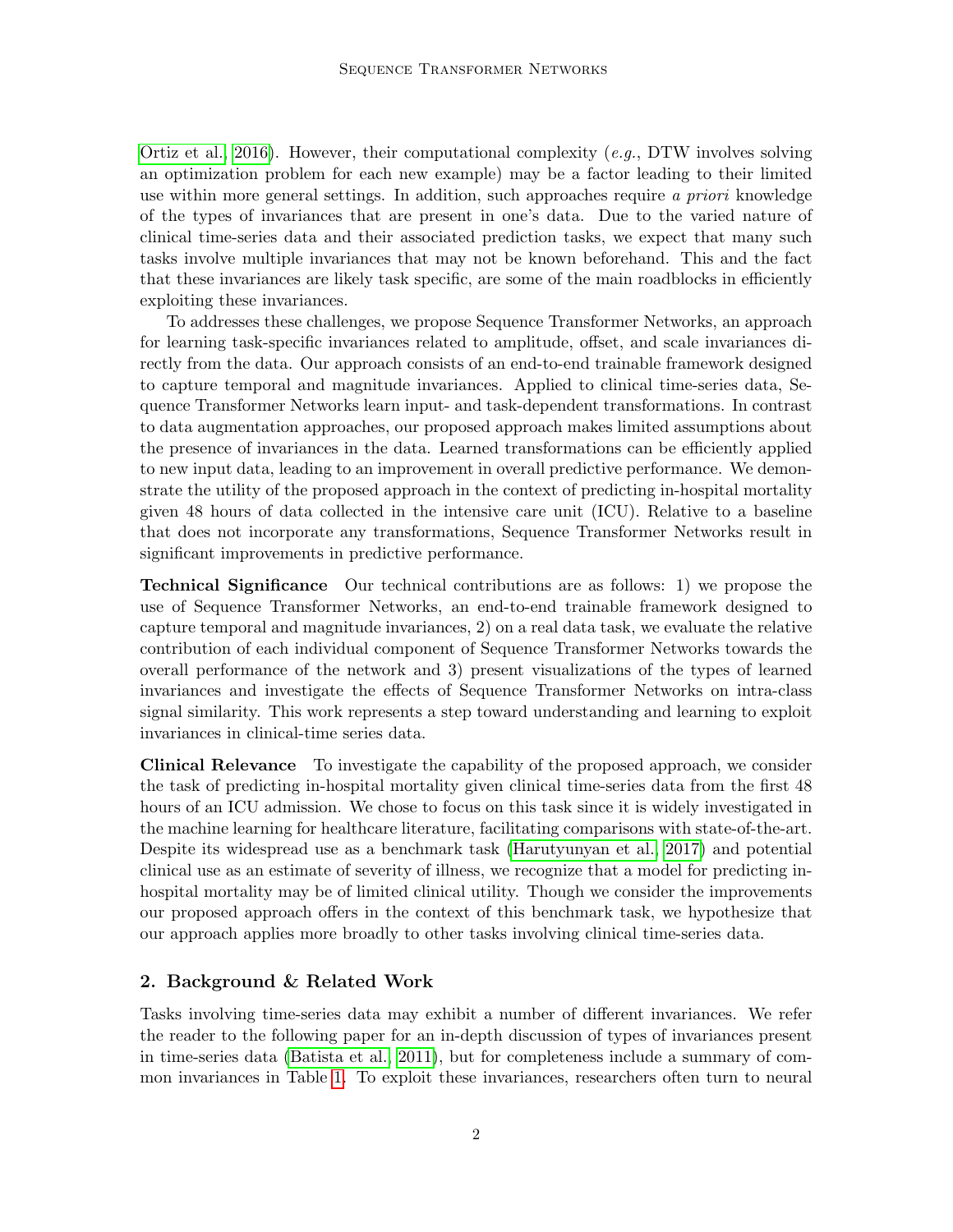networks. In particular, one-dimensional (1D) convolutional neural networks (CNNs), by design, efficiently exploit phase invariance. This property, in addition to their computational efficiency achieved by weight sharing, has led to their successful application to a variety of tasks involving sequential data [\(Cui et al., 2016;](#page-13-5) [Wang and Oates, 2015;](#page-14-2) [Gehring](#page-13-6) [et al., 2017;](#page-13-6) [Dauphin et al., 2017;](#page-13-7) [Yin et al., 2017\)](#page-14-3), and more specifically clinical time-series data [\(Razavian and Sontag, 2015;](#page-14-4) [Razavian et al., 2016;](#page-14-5) [Suresh et al., 2017;](#page-14-6) [Bashivan et al.,](#page-12-2) [2016\)](#page-12-2). Recognizing that clinical time-series data exhibit other types of invariance, beyond phase invariance, we propose augmenting CNNs to explicitly account for task-irrelevant variation.

In other domains, to exploit invariances researchers either i) augment their training data by applying a variety of transformations or ii) modify the neural network architecture. The first approach is most popular in domains where it is straightforward to generate realistic training examples (*e.g.*, natural images). Common image invariances include rotation, scale, translation and warping. Such transformations are easily applied to existing images to create additional, realistic training examples. While less common in the healthcare domain, there have been successful examples of data augmentation for health data. For example, [Um et al.](#page-14-7) [\(2017\)](#page-14-7) augmented multivariate time-series data collected from a wearable sensor placed on a person's wrist in order to improve monitoring of patients with Parkinson's disease. The authors applied transformations such as noise and rotations, selected based on the task. However, in general it is not straightforward to apply such data augmentation schemes to clinical data because of the large number of potential invariances. Moreover, clinical time-series data extracted from electronic health records often consist of high-dimensional data measuring many different aspects of a patient's health. This increases the complexity of identifying reasonable transformations and makes a brute-force search over possible transformations computationally intractable.

Our work is more in-line with the second approach that does not rely on additional data. Instead, the architectures are modified to exploit a particular invariance [\(Wang et al., 2012;](#page-14-8) [Razavian and Sontag, 2015;](#page-14-4) [Razavian et al., 2016;](#page-14-5) [Forestier et al., 2017;](#page-13-8) [Wang and Oates,](#page-14-2) [2015;](#page-14-2) [Cui et al., 2016\)](#page-13-5). For example, in [\(Razavian and Sontag, 2015\)](#page-14-4) and [\(Razavian et al.,](#page-14-5) [2016\)](#page-14-5), the authors tackle warping by using multiple filter sizes. More specifically, three different sized filters were used to capture a range of long- and short-term temporal patterns. These different resolutions corresponded to separate convolutional layers, combined at the final fully connected layer. [Cui et al.](#page-13-5) [\(2016\)](#page-13-5) propose an additional preprocessing step, in which they resample and smooth their input in order to capture multiscale patterns and remove noise. Transformed versions of the inputs were treated as additional channels to the original image. Similar to [\(Razavian and Sontag, 2015;](#page-14-4) [Razavian et al., 2016\)](#page-14-5), this method incorporates a local convolution stage that looks at each type of transformation (none, smoothing, down-sampling) independently before combining. Both of these works are geared toward specific invariances, in this case scale invariance, and require the user to determine the different filter sizes or sampling rates.

Recognizing the difficulty in identifying potential invariances or transformation a priori, we focus on learning the invariances directly from the data. Our proposed approach extends work by [Jaderberg et al.](#page-13-9) [\(2015\)](#page-13-9), in which a spatial transformer network is used to learn spatial invariances directly from the data. In [\(Jaderberg et al., 2015\)](#page-13-9), the parameters of a spatial transformer network are learned jointly with the parameters of a CNN. The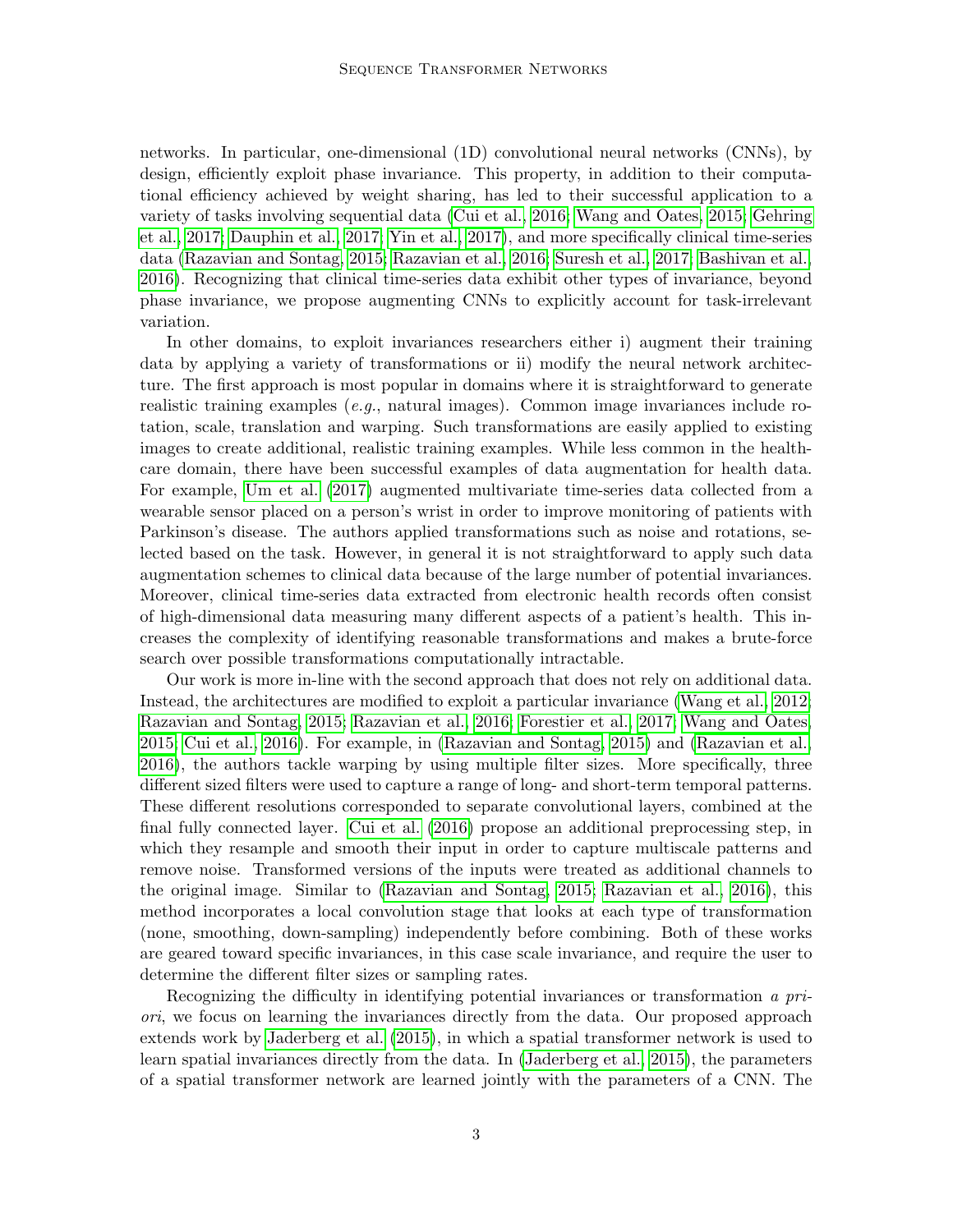transformer network applies a learned set of transformations including affine transformations tailored to each input before passing it through a CNN. Since we focus on clinical time-series, and not images, we adapt the set of possible transformations. Specifically, our proposed method tackles amplitude and offset invariances (which we will refer to as magnitude invariance), phase invariance, and uniform scale invariance, and learns input-specific transformation parameters directly from the data. We describe the details of our approach in the next section.

<span id="page-3-0"></span>Table 1: A list of possible invariances summarized from [Batista et al.](#page-12-1) [\(2011\)](#page-12-1). Any number or combination of invariances may arise in clinical time-series data, or time-series data in general.

| Invariance              | Description                                                                                                   |  |  |  |  |  |  |
|-------------------------|---------------------------------------------------------------------------------------------------------------|--|--|--|--|--|--|
|                         | A transformation of the amplitude of the time series.<br>This can occur when the scale or unit of measurement |  |  |  |  |  |  |
| Amplitude               | of two time series differs $(e.g.,$ temperature in Celsius                                                    |  |  |  |  |  |  |
|                         | vs. Fahrenheit).                                                                                              |  |  |  |  |  |  |
|                         | A transformation that uniformly increases/decreases                                                           |  |  |  |  |  |  |
| Offset                  | the value of a time series. For example, two patients                                                         |  |  |  |  |  |  |
|                         | may have different resting heart rates.                                                                       |  |  |  |  |  |  |
|                         | A transformation that locally stretches or warps the                                                          |  |  |  |  |  |  |
|                         | duration of the time series. Local warping is often                                                           |  |  |  |  |  |  |
| Local Scaling (Warping) | referenced in conjunction with Dynamic Time Warp-                                                             |  |  |  |  |  |  |
|                         | ing (DTW), a good, established measure of similarity                                                          |  |  |  |  |  |  |
|                         | between time series with local scaling invariance.                                                            |  |  |  |  |  |  |
|                         | A transformation that globally stretches the duration                                                         |  |  |  |  |  |  |
|                         | of the time series. For example, when resting heart                                                           |  |  |  |  |  |  |
| Uniform Scaling         | rates differ between patients, the progression of the                                                         |  |  |  |  |  |  |
|                         | same temporal pattern may be consistently slower in                                                           |  |  |  |  |  |  |
|                         | one patient versus another.                                                                                   |  |  |  |  |  |  |
|                         | A transformation that shifts the start time of a time                                                         |  |  |  |  |  |  |
| Phase                   | series. This occurs in periodic signals such as heart-                                                        |  |  |  |  |  |  |
|                         | beat and blood pressure waveforms.                                                                            |  |  |  |  |  |  |
|                         | A transformation that randomly removes data. This                                                             |  |  |  |  |  |  |
| Occlusion               | can arise when measurements are irregularly sampled                                                           |  |  |  |  |  |  |
|                         | or missing.                                                                                                   |  |  |  |  |  |  |
|                         | A transformation that adds or removes noise. For ex-                                                          |  |  |  |  |  |  |
|                         | ample, many single point sensors are susceptible to                                                           |  |  |  |  |  |  |
| <b>Noise</b>            | noise that might not be indicative of the whole body's                                                        |  |  |  |  |  |  |
|                         | condition but indicative of that sensor's particular lo-                                                      |  |  |  |  |  |  |
|                         | cation.                                                                                                       |  |  |  |  |  |  |

# 2.1. Problem Setup & Notation

We consider the application of 1D CNNs to clinical time-series data for predicting a specific outcome. Formally, given a set of  $n$  labeled examples consisting of  $d$  features measured at  $T$ time steps  $(X \in \mathbb{R}^{n \times d \times T})$  and the outcome labels  $y \in \{0,1\}^n$ , our goal is to learn a mapping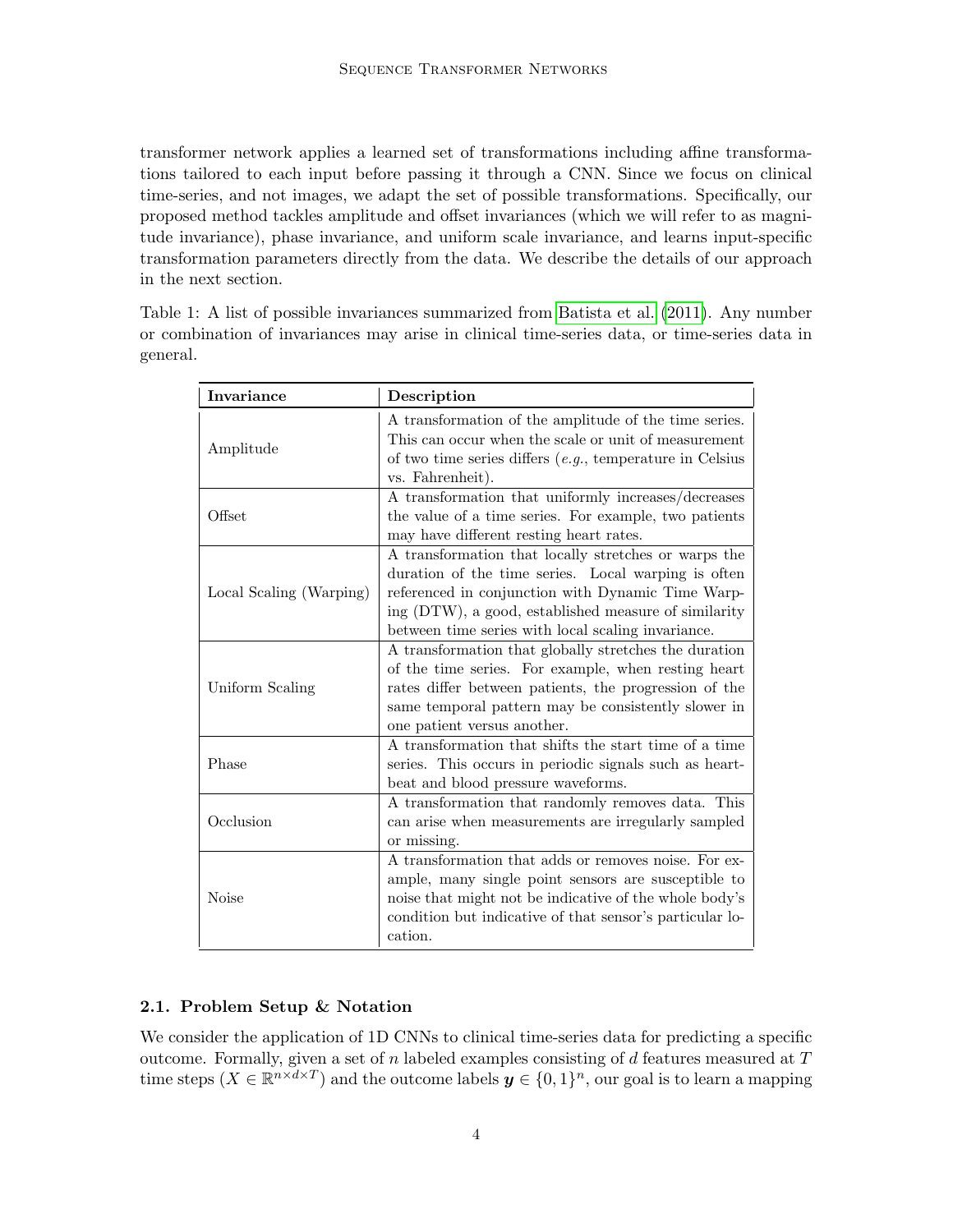<span id="page-4-0"></span>

Figure 1: Examples of the types of transformations/invariances that can be learned by a Sequence Transformer Network applied to a sine wave.  $\theta_1$ : scaling invariance,  $\theta_0$ : phase invariance,  $\phi_1$ : amplitude invariance,  $\phi_0$ : offset invariance. The dashed line represents the original signal and the blue lines represent potential transformations of the signal. While CNNs can efficiently exploit phase invariance, Sequence Transformers can augment other types of architectures facilitating the capture of other types of invariances.

from  $\{x_t^{(i)}\}$  $\{e^{i}\}_{t=1}^T$  to  $y^{(i)}$ , where  $\mathbf{x}_t^{(i)} \in \mathbb{R}^d$  and  $i \in \{1 \cdots n\}$  is an index into the  $i^{th}$  sample. The d features may consist of both time-varying and time-invariant data. We represent each feature as a set of T measurements. For time-varying data for which we do not have a measurement at time  $t$ , we carry forward the most recent value. For time-invariant data, we copy the measurement across all  $T$  time-steps as in [\(Fiterau et al., 2017\)](#page-13-10). Additional details pertaining to the specific dataset used through our experiments can be found in Section 4.

## 3. Sequence Transformer

Applied to time-series data, 1D convolutions inherently capture some invariance in the data. In particular, CNNs are capable of efficiently handling phase invariance  $(i.e.,$  the use of a filter slid along the temporal dimension allows for variability in the starting point of temporal patterns.) CNNs also handle noise invariance, to a degree. Max pooling coupled with multiple layers allows the model to smooth the inputs and learn higher-level abstractions.

However, there are other types of invariances that we would like to consider, in particular temporal invariance such as scaling, in addition to magnitude invariance related to the amplitude and offset of the signal. Figure [1](#page-4-0) shows examples of these types of invariances on a sine wave. Due to the inherent differences between these types of invariances, we address them separately in the two subsections that follow. For simplicity, in this section, methods are presented in terms of a univariate signal, but later our experiments focus on a multivariate application.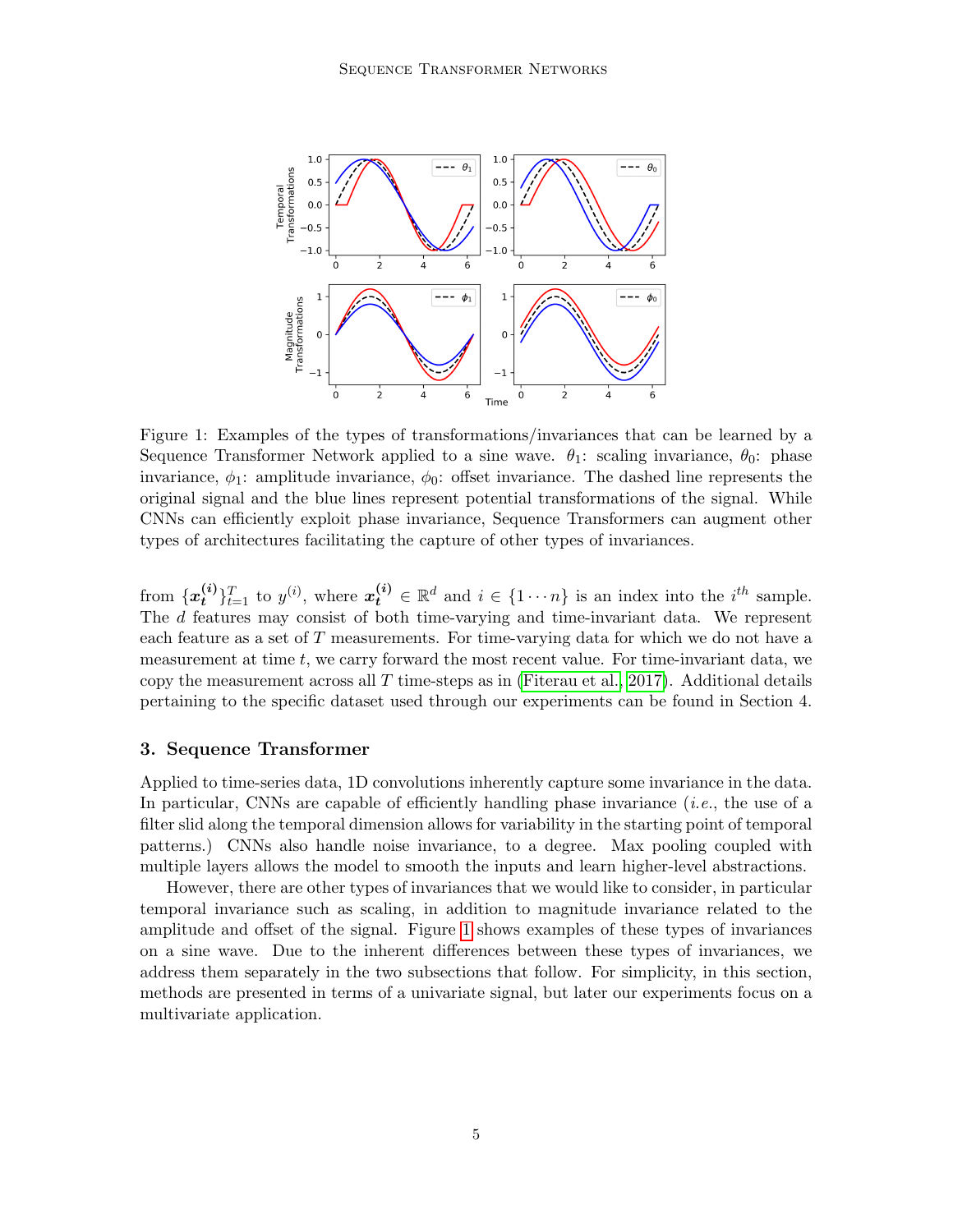## 3.1. Temporal Transformations

To capture invariance related to warping and scaling, we begin by learning to transform data along the temporal dimension. As in [\(Jaderberg et al., 2015\)](#page-13-9), this stage consists of two separate pieces i) learning the transformation parameters and ii) mapping those transformations in terms of discrete data points. We discuss each, in turn, below.

Transformation Network. We begin by learning a transformation that takes points from the original input (*i.e.*, the source) and maps them to a new temporal location in the target. Since we only consider linear transformations along the temporal axis, we respect the ordering of values, but can stretch, compress, flip and/or shift the signal (across the temporal axis).

<span id="page-5-0"></span>
$$
t = \theta^{(i)} \begin{pmatrix} t' \\ 1 \end{pmatrix} = \begin{pmatrix} \theta_1^{(i)} & \theta_0^{(i)} \end{pmatrix} \begin{pmatrix} t' \\ 1 \end{pmatrix} \tag{1}
$$

Equation  $(3.1)$  gives a mapping between the transformed time point  $t'$  and original time point t. Given a univariate time-series  $\{x_t^{(i)}\}$  $\{t_i^{(i)}\}_{t=1}^T$ , t represents the  $t^{th}$  position along the temporal axis of the time-series. We learn a linear temporal transformation  $\theta^{(i)} \in \mathbb{R}^{n \times 2}$ that applies to these indices. Specifically, we generate t' for  $t' = 1, ..., T'$ . T' represents the length of the transformed sequence and can be set to any positive integer. Here, for convenience, we set  $T = T'$ . The transformation parameters  $\boldsymbol{\theta^{(i)}}$  are learned via a two-layer CNN that is fed inputs  $\{x_t^{(i)}\}$  $\{t_i^{(i)}\}_{t=1}^T$ . Network architecture details are outlined in Figure [2.](#page-6-0) Given a particular position,  $t'$ , in the target time series, we compute the corresponding position in the original time series and set  $x_{t'}$  to refer to  $x_{t} = \theta_1 t' + \theta_0$ .

**Discrete Mapping.** Since  $\theta_1 t' + \theta_0$  for  $t' = 1, ..., T'$  is not guaranteed to map to a positive integer  $(i.e., \text{an index})$ , we require an additional step to apply the learned transformation. We complete the mapping using linear sampling, in which we take an average over the two nearest neighbors (one from left, one from the right)<sup>[1](#page-5-1)</sup> weighted by the distance from the original transformed point.

#### 3.2. Magnitude Transformations

In order to adapt to amplitude and offset invariance, we propose an additional learned transformation, one that is applied to the values instead of the coordinates. Given the temporally transformed inputs  $\{x_{i'}^{(i)}\}$  $\left\{ \begin{matrix} t \ t' \end{matrix} \right\}_{t^{'}=0}^{T^{'}$  $t' = 1$ , we apply the following linear transformation:

$$
x_{t'}^{'(i)} = \phi^{(i)} \cdot x_{t'}^{(i)} = \begin{pmatrix} \phi_1^{(i)} & \phi_0^{(i)} \end{pmatrix} \cdot \begin{pmatrix} x_{t'}^{(i)} \\ 1 \end{pmatrix} \tag{2}
$$

This allows us to shift, flip, stretch, and compress the signal along its magnitude. Since this transformation applies directly to the values of the signal, we do not require a discrete

<span id="page-5-1"></span><sup>1.</sup> Signals are padded by the last known value so there is no edge case where a point has only one neighbor.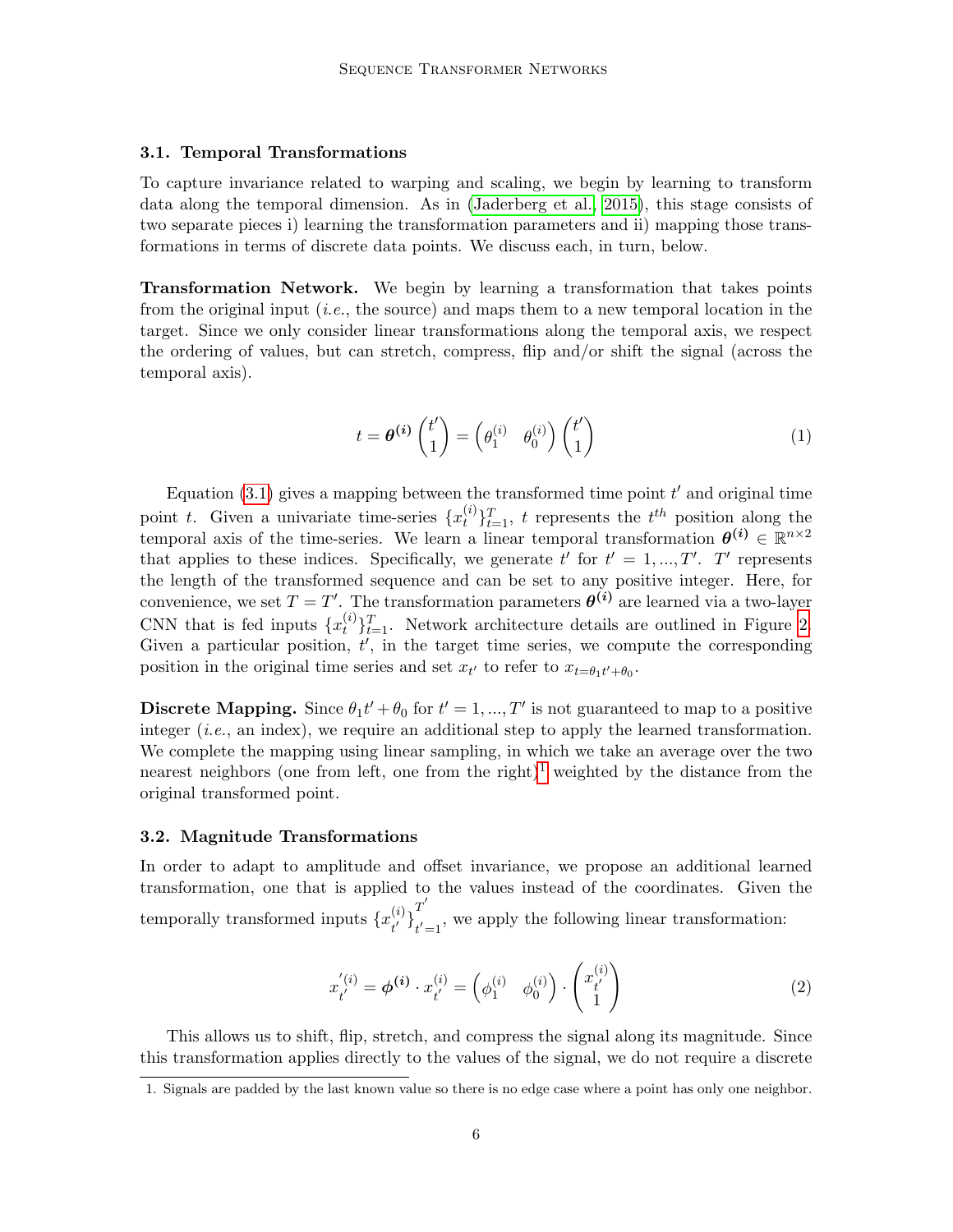<span id="page-6-0"></span>

Figure 2: The architecture of a Sequence Transformer. Inputs  $\{x_t\}_{t=1}^T$  (shown as univariate for illustration purpose) are fed into a Transformation Network that outputs transformation parameters  $\theta$  and  $\phi$ . Convolutional and maxpool layers are annotated with the number of outputted channels (omitted for maxpool), filter size and stride. Fully connected layers (FC) are annotated with the number of neurons. The temporal transformation is applied via discrete mapping and the magnitude transformation is applied via linear transformation. The output  $\{x'_{t}\}$  $\left\{ \begin{matrix} t' \ t' \end{matrix} \right\}_{t'=1}^{T'}$  $t'_{t=1}$  represents the transformed inputs.

mapping component. It should be noted that the transformation,  $\phi^{(i)} \in \mathbb{R}^{n \times 2}$  is a function of  $x$ , thus it can vary from example to example.

### 3.3. Sequence Transformer

We refer to the temporal transformation combined with the magnitude transformation as a Sequence Transformer (Figure [2\)](#page-6-0). The Sequence Transformer computes both the  $\theta$  and  $\phi$  transformation parameters based on the input and applies them to the signal.

While we presented this approach in the context of a univariate signal, the technique generalizes to multivariate signals. In a multivariate setting, the Transformation Network outlined in Figure [2](#page-6-0) takes as input  $\{\boldsymbol{x_t}\}_{t=1}^T$ , where  $\boldsymbol{x_t} \in \mathbb{R}^d$ . The Transformation Network then estimates  $[\theta, \phi]$ , based these data and the underlying model parameters. Although the model parameters are consistent across all examples, the resulting *transformation* parameters (*i.e.*,  $\theta \in \mathbb{R}^{n \times 2}$  and  $\phi \in \mathbb{R}^{n \times 2}$ ) are specific to each example. This transformation is then applied to all signals in the input (note that temporal transformations have no effect on time-invariant data, but these signals can still be transformed in a meaningful way).

# 4. Experimental Setup

In this section, we describe our dataset and prediction task, the baseline CNN architecture and implementation details.

#### 4.1. Dataset & Prediction Task

To measure the utility of the proposed approach on a real dataset, we consider a standard sequence-level classification task: predicting in-hospital mortality based on the first 48 hours of data collected during an intensive care unit visit. We use data from MIMIC III [\(Johnson](#page-13-11)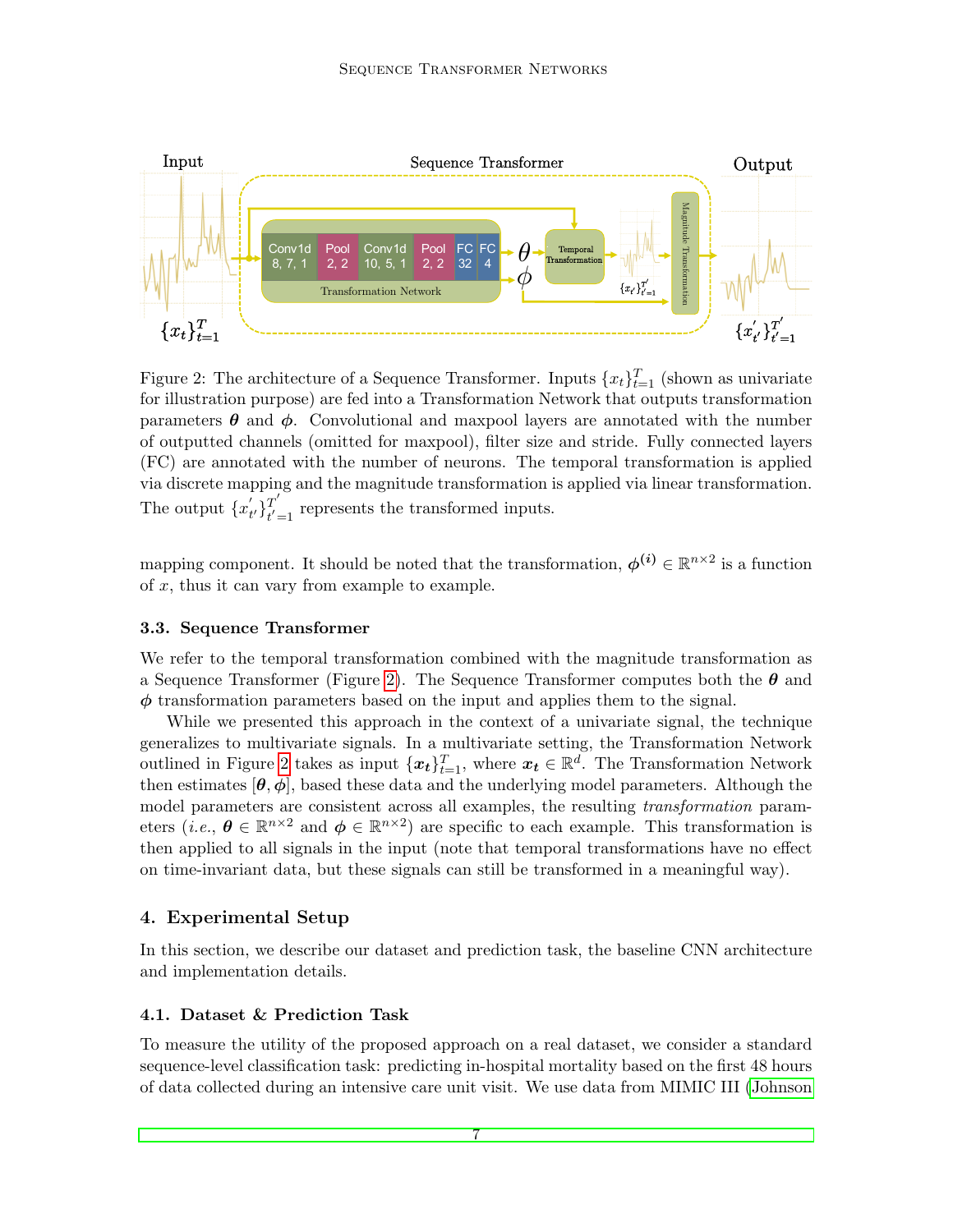[et al., 2016\)](#page-13-11). As in [\(Harutyunyan et al., 2017\)](#page-13-4), we consider adult admissions with a single, unique ICU visit. This excludes patients with transfers between different ICUs. Patients without labels or observations in the ICU were excluded, as were patients who died or were discharged before 48 hours. After applying exclusion criteria, our final dataset included 21,139 patient admissions and 2,797 deaths.

We used the same feature extraction procedure as detailed in [\(Harutyunyan et al., 2017\)](#page-13-4). Code to generate these data are publicly available[2](#page-7-0) . For completeness, we briefly describe the feature extraction process here. For each admission, we extracted 17 features (e.g., heart rate, respiratory rate, Glasgow coma scale) from the first 48 hours of their ICU visit. We applied mean normalization and discretization, resulting in 59 features. Sampling rates were set uniformly to once per hour using carry-forward imputation. Mask features, indicating if a value had been imputed resulted in an additional 17 features. After preprocessing, each example was represented by  $d = 76$  time-series of length  $T = 48$  and a binary label indicating whether or not the patient died during the remainder of the hospital visit.

Given these data, the goal is to learn a mapping from the features to the probability of in-hospital mortality, resulting in a single prediction per patient admission. We measured performance by calculating the area under the receiver operating characteristic curve (AU-ROC) and the area under the precision recall curve (AUPR). We randomly split the data into training  $(70\%)$ , validation  $(15\%)$ , and testing  $(15\%)$ : 14,681  $(1,987$  deaths) in training, 3,222 (436 deaths) in validation and 3,236 (374 deaths) in test. We learned model parameters and selected hyperparameters using training and validation data and evaluated model performance using held-out test data. Specifics on hyperparameter search are presented in Section [4.3.](#page-7-1) We generated empirical 95% confidence intervals by bootstrapping the test set.

## <span id="page-7-2"></span>4.2. Baseline CNN Architecture

As a baseline with which to compare, we considered a CNN without any additional Sequence Transformer. We compared the discriminative performance of a CNN with original inputs to a CNN with inputs transformed via the Sequence Transformer. We referred to the first method as our Baseline CNN. The second is our proposed method: Sequence Transformer Networks. The only difference between this baseline and our proposed approach is the Sequence Transformer (Figure [3\)](#page-8-0). Both models feed either the original or transformed example into a standard 1D CNN. For this CNN, we used the two layer CNN described in Figure [3.](#page-8-0) The CNN consists of two 1D convolutional and pooling layers followed by a single, hidden, fully connected layer.

In addition to considering a baseline consisting of no transformations, we also considered networks that used either i) temporal transformations only or ii) magnitude transformations only. This allowed us to measure the marginal contribution of each transformation in the Sequence Transformer.

#### <span id="page-7-1"></span>4.3. Implementation Details

We optimized the following hyperparameters: network depth, number of neurons in the final fully connected hidden layer, batch size, and dropout rate. We trained twenty models

<span id="page-7-0"></span><sup>2.</sup> https://github.com/YerevaNN/mimic3-benchmarks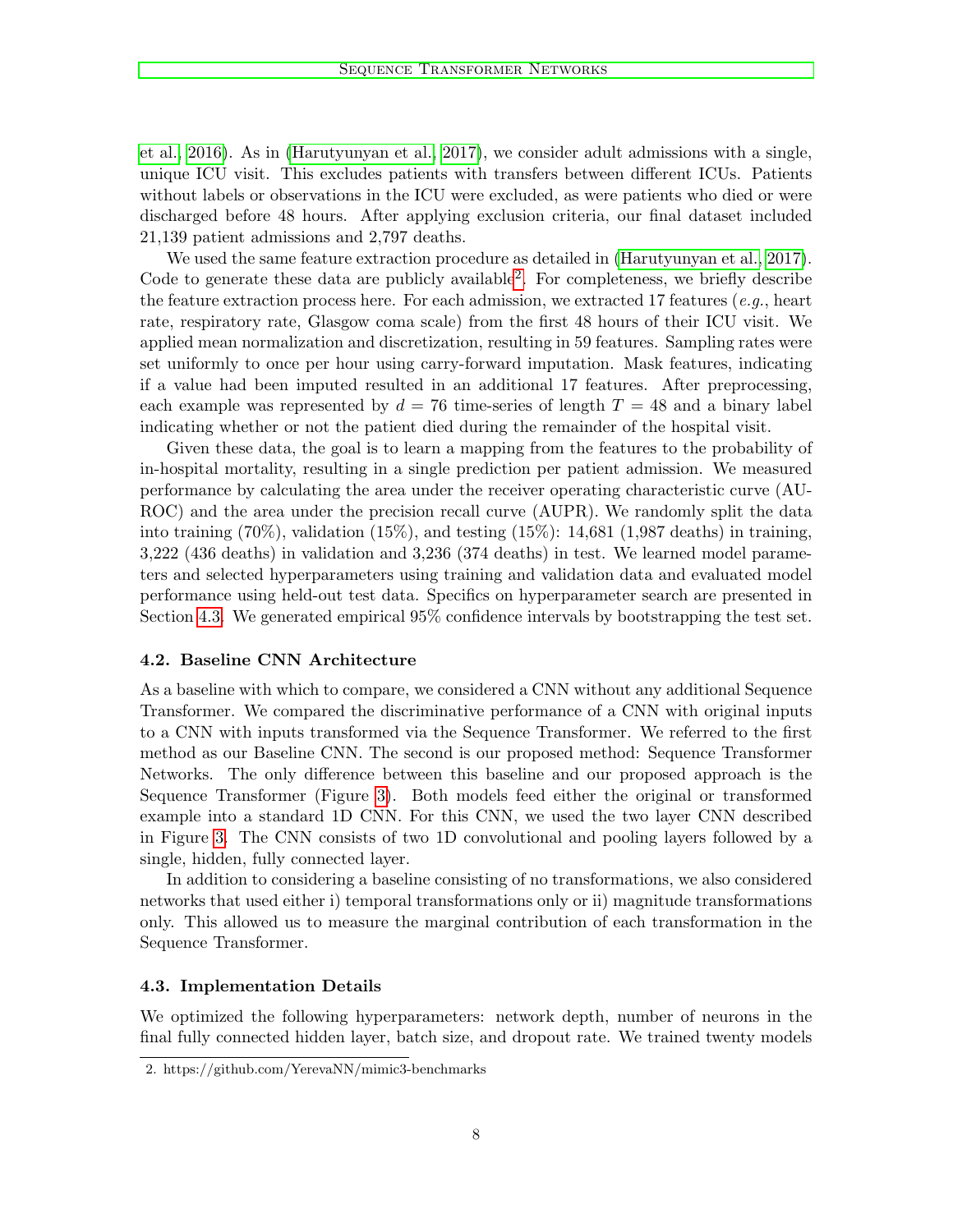<span id="page-8-0"></span>

Figure 3: The architecture of the CNN. Baseline CNN inputs  $(\lbrace x_t \rbrace_{t=1}^T)$  or Sequence Transformer inputs  $({x'}_{t'}^T)_{t'}^{T'}$  $t_{t=1}^{T}$  are fed into a standard CNN that outputs our in-hospital mortality prediction. Here, the admission indexing i is omitted for simplicity. Convolutional and maxpool layers are annotated with the number of outputted channels (omitted for maxpool), 1D filter size and stride. Fully connected layers (FC) are annotated with the number of neurons.

with randomly selected hyperparameters, for at most 10 epochs. Hyperparameters were randomly chosen from predefined sets of values. Batch size was randomly selected from: 8, 15, 30. The rate of dropout was randomly selected from: 0, .1, .2, , .9. We tested CNN architectures of depth 2, 3 and 4. Finally, the number of neurons in the final fully connected hidden layer was randomly chosen from: 50, 100, 250 and 500. The settings that led to the best performance on the validation data are shown in Figure [3.](#page-8-0)

Since these hyperparameters were tuned for our Baseline CNN using the original input, we also considered a model tuned to the transformed signal. The resulting optimal hyperparameters were largely unchanged, except that we found that a dropout rate of 0.2 (vs. 0.3) worked better for Sequence Transformer Networks. The optimal batch size for both models was 15.

During model training, we included gradient clipping. This consisted of a reduced slope from 1 to .01 outside of a reasonable range of transformation parameter values. In practice, we set this range to  $[-2, 2]$ . We found this implementation detail to be important. Without it, we witnessed quick increases in the value of the transformation parameters that led to unrecoverable model states.

## 5. Results

We present the performance of the Baseline CNN, which takes as input untransformed signals as described in Section [4.2,](#page-7-2) vs. Sequence Transformer Networks. We further break down the Sequence Transformer into its two parts: temporal and magnitude transformations and evaluate their individual contributions. Finally, we investigate the learned transformations through a series of visualizations and analyze the effect of Sequence Transformer Networks on intra-class signal similarity.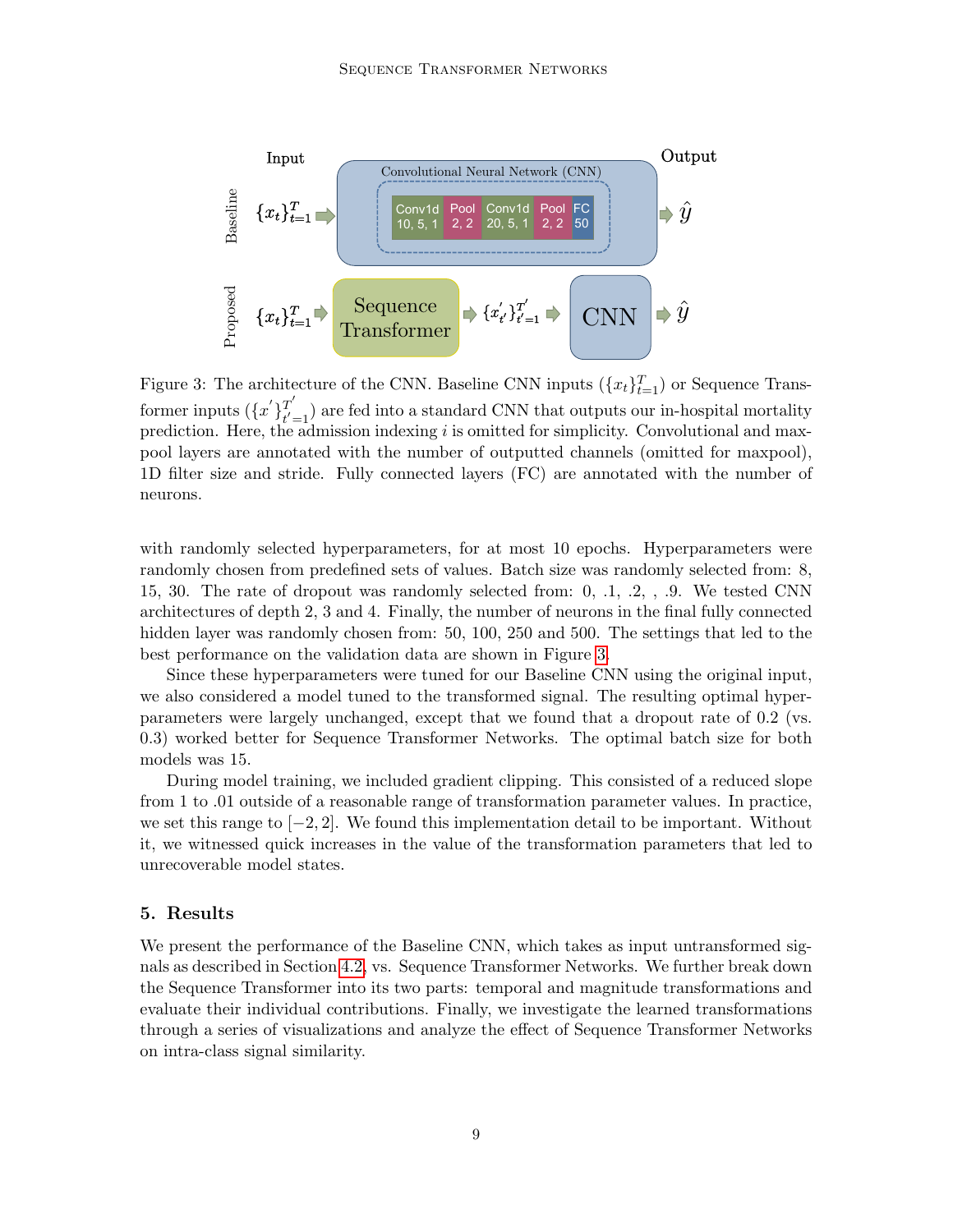<span id="page-9-0"></span>Table 2: Test performance for the task of predicting in-hospital mortality. Relative to the baseline performance, transforming the input before feeding it into the CNN results in consistent improvements in both the area under the receiver operating characteristics curve (AUROC) and the area under the precision recall curve (AUPR).

<span id="page-9-1"></span>

|   |              | Method                         |                               |                   |                               |     |     |                     |                          |          | AUROC $(95\% \text{ CI})$ |                     |                        |                          | AUPR $(95\% \text{ CI})$ |             |    |
|---|--------------|--------------------------------|-------------------------------|-------------------|-------------------------------|-----|-----|---------------------|--------------------------|----------|---------------------------|---------------------|------------------------|--------------------------|--------------------------|-------------|----|
|   | Baseline CNN |                                |                               |                   |                               |     |     | 0.838(0.820, 0.859) |                          |          |                           | 0.445(0.393, 0.495) |                        |                          |                          |             |    |
|   |              |                                | Sequence Transformer Networks |                   |                               |     |     |                     | $0.851$ (0.833, 0.871)   |          |                           |                     | $0.476$ (0.424, 0.527) |                          |                          |             |    |
|   |              |                                |                               |                   | Temporal Transformations Only |     |     |                     | $0.846$ $(0.827, 0.867)$ |          |                           |                     | 0.452(0.393, 0.500)    |                          |                          |             |    |
|   |              | Magnitude Transformations Only |                               |                   |                               |     |     |                     | $0.846$ $(0.826, 0.867)$ |          |                           |                     |                        | $0.463$ $(0.408, 0.516)$ |                          |             |    |
|   | 0.0          |                                |                               |                   |                               |     |     |                     |                          |          |                           | original            |                        |                          |                          | transformed |    |
|   |              |                                |                               |                   |                               |     |     |                     |                          | 0.050    |                           |                     |                        | $0.050 -$                | $\theta_0$ : -0.03       |             |    |
|   | $-0.5$       |                                |                               |                   |                               |     |     |                     |                          | 0.025    |                           |                     |                        | $0.025 -$                | $\theta_1$ : 1.19        |             |    |
|   |              |                                |                               |                   |                               |     |     |                     |                          | 0.000    |                           |                     |                        | 0.000                    |                          |             |    |
| ዴ | $-1.0$       |                                |                               |                   |                               |     |     |                     | $-0.025$                 |          |                           | $-0.025$            |                        |                          |                          |             |    |
|   | $-1.5$       |                                |                               |                   |                               |     |     |                     | magnitude                | $-0.050$ |                           |                     |                        | $-0.050$                 |                          |             |    |
|   |              |                                |                               |                   |                               |     |     |                     |                          | $-0.075$ |                           |                     |                        | $-0.075$                 |                          |             |    |
|   | $-2.0$       |                                |                               |                   |                               |     |     |                     |                          | $-0.100$ |                           |                     |                        | $-0.100$                 |                          |             |    |
|   |              | 1.2                            | 1.4                           | 1.6<br>$\theta_1$ | 1.8                           | 2.0 | 2.2 | 2.4                 |                          |          | $\Omega$                  | 20<br>time          | 40                     |                          | $\Omega$                 | 20<br>time  | 40 |
|   | $({\rm a})$  |                                |                               |                   |                               |     |     |                     |                          |          | (b)                       |                     |                        |                          |                          |             |    |

Figure 4: Sequence Transformer Networks: Temporal Transformations Only. (a) Visualization of temporal transformation parameters applied to the test set. Note that  $\theta_1 \geq 0$ indicates signal compression, while  $\theta_0 \leq 0$  indicates shifting the signal forward in time. (b) A random test patient's normalized diastolic blood pressure before and after  $\theta$  transformation ( $\theta_1 = 1.19$ ,  $\theta_0 = -0.03$ ). In addition to signal compression and shifting, the network smooths the signal.

#### 5.1. CNN Baseline vs Sequence Transformer Networks

Our proposed method, Sequence Transformer Networks, outperforms the Baseline CNN, in terms of both AUROC and AUPR, on the task of predicting in-hospital mortality using data from the first 48 hours (Table [2\)](#page-9-0).

Compared to the Baseline CNN, Sequence Transformer Networks incorporates a secondary, transformation network. However, the improvement in performance is not due to the additional complexity of the model. For both models, we tuned the depth of the CNN architecture. In both cases, the best CNN, determined by validation performance and presented in the results, had a network depth of 2. Therefore a deeper network alone is not sufficient for increasing performance.

Since the Sequence Transformer consists of two transformations, we further break down the performance increase into: temporal transformations and magnitude transformations. In Table [2,](#page-9-0) we see that both types of transformations lead to marginal improvements over the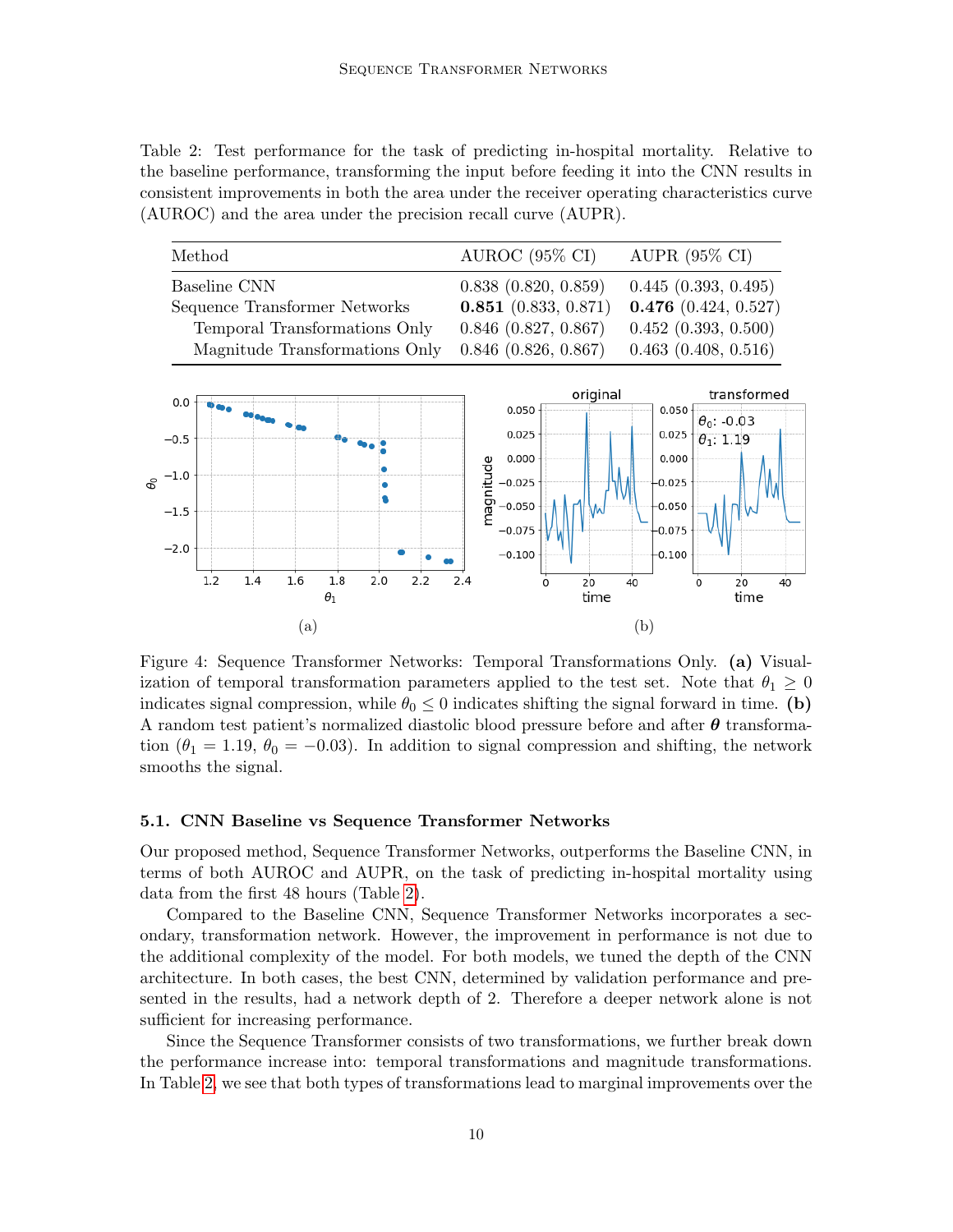<span id="page-10-0"></span>

Figure 5: Sequence Transformer Networks: Magnitude Transformations Only. (a) Visualization of magnitude transformation parameters applied to the test set. Note that  $\phi_1 \leq 1$ indicates signal value compression, while  $\phi_0 \leq 0$  indicates a downward shift. (b) A random test patient's normalized diastolic blood pressure before and after  $\phi$  transformation  $(\phi_1 = 0.78, \phi_0 = -0.04).$ 

baseline. Moreover, their combination appears to be complementary, though the difference is small.

#### 5.2. Learned Temporal and Magnitude Transformations

In this section, we qualitatively explore what the Sequence Transformer has learned. Figure [4](#page-9-1) summarizes the transformation learned using a network that employs only temporal transformations. Recall that the transformation depends on the input. Figure [4a](#page-9-1) shows the empirical distribution of the two temporal transformation parameters  $(\theta_1, \theta_0)$ . Each point represents a temporal transformation learned for a specific patient admission in the test set. In this case, most of the data occur around  $\theta_1 = 1.19$  and  $\theta_0 = -0.03$ . Essentially, the network learns to compress the original signal  $(\theta_1 \geq 1)$  and shift the signal forward in time  $(\theta_0 \leq 0)$  by various degrees. In doing so, the network learns how to align the time-series data from different patient admissions. Figure [4b](#page-9-1) shows the original and the temporally transformed normalized diastolic blood pressure for a randomly selected patient in the test set. In line with the results shown in the previous figure, the signal is compressed along the x-axis and shifted forward in time. In Figure [4b,](#page-9-1) though the signal is moved forward in time, it is not clipped, but rather compressed. This suggests that  $\theta_0$  is helping to center the signals. The sudden drop off at  $\theta_1 = 2$  is most likely due to the gradient clipping, since that is where it begins to take effect. In addition, we observe a smoothing effect that is due, in part, to the the linear interpolation.

Figure [5,](#page-10-0) shows the same type of plots as Figure [4](#page-9-1) but for a network that includes only magnitude transformations. We observe that the signal is, on average, shifted down and compressed. Similar to the temporal transformations, the magnitude transformations help align signals. Amplitude and offset invariances have a clinical significance for many features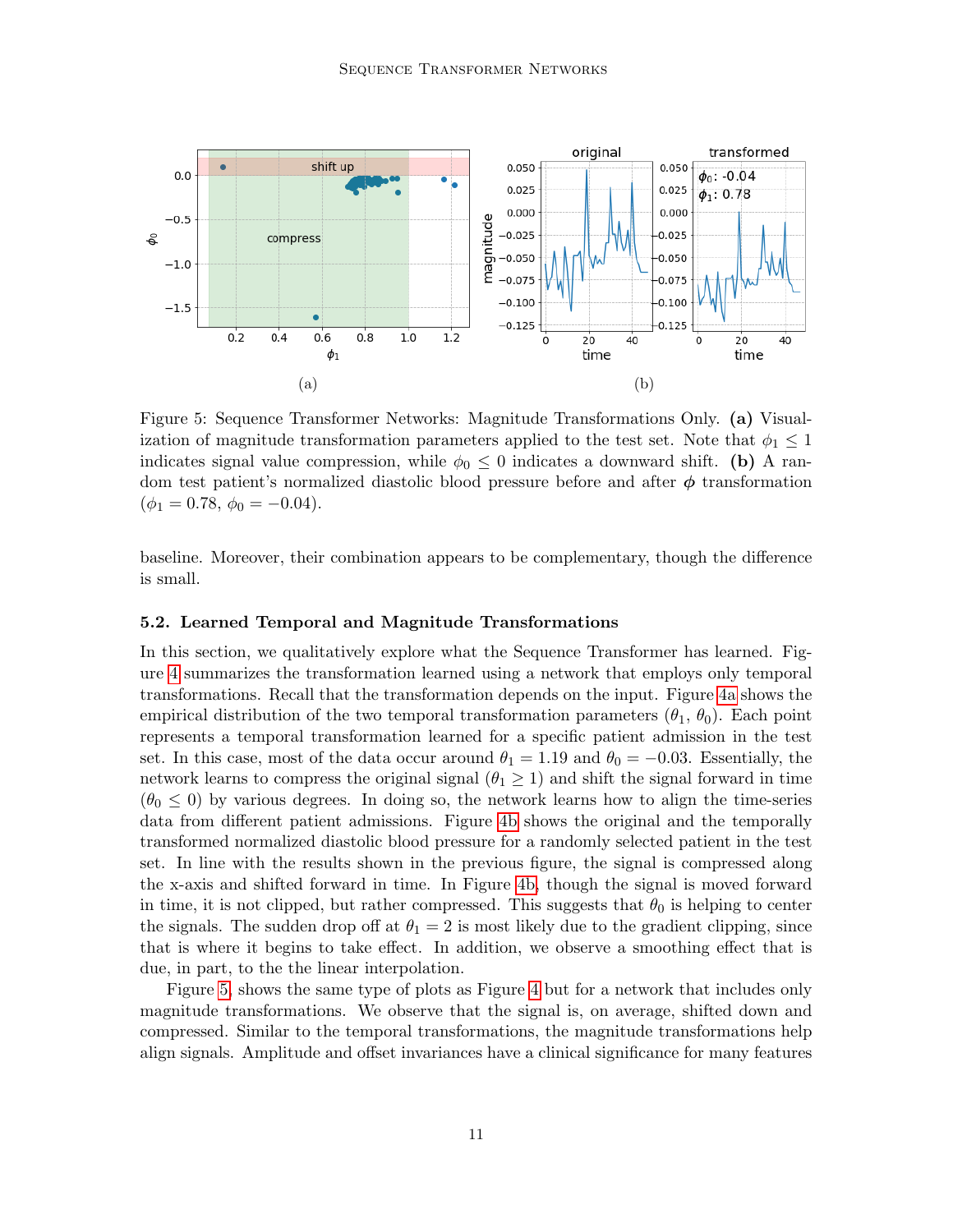<span id="page-11-0"></span>

Figure 6: Sequence Transformer Networks (a) Visualizations of temporal transformation parameters applied to the test set. On average, network compresses and shifts signals backwards in time. (b) Visualizations of magnitude transformation parameters applied to the test set. On average signal values are compressed and shifted down. (c) The learned network smooths and shifts the normalized diastolic blood pressure to the left bottom direction of the frame for a randomly selected patient using the transformations:  $\theta_1 = 1.33$ ,  $\theta_0 = 0.14$ ,  $\phi_1 = 0.86$  and  $\phi_0 = -0.05$ .

in this dataset including blood pressure, heart rate, respiratory rate and temperature. We hypothesize that these transformations help account for different physiological baselines.

Finally, we visualize the output of the Sequence Transformer, which learns temporal, amplitude and offset invariances together (Figure [6\)](#page-11-0). In Figures [6a](#page-11-0) and [6b,](#page-11-0) each point represents a transformation learned for a specific patient in the test set. We see that the network, on average, compresses the signal and shifts it slightly back in time. In the temporal transformation only network (Figure [4\)](#page-9-1), the network shifted signals forward in time. This suggests that the direction of the shift is less important than the overall alignment of the different patients. For magnitude transformations, the network on average compresses the signal and shifts it down. These learned transformation trends align with the magnitude transformation trends learned separately (Figure [5\)](#page-10-0). In Figure [6c](#page-11-0) we illustrate the transformations applied to a random test patient's normalized diastolic blood pressure.

## 5.3. Increasing Intra-Class Similarity

Sequence Transformer Networks have the ability to learn transformations that reduce label independent variations in the signal. By reducing irrelevant variance, transformed signals from patients with similar outcomes then appear more similar. We investigate this property by analyzing the intra-class Euclidean pairwise distance. On each dataset (original vs. transformed), we calculated the Euclidean pairwise distance between admissions labeled positive and the Euclidean pairwise distance between those labeled negative.

The transformed dataset had on average lower pairwise intra-class distances compared to the original (untransformed) data (positive: 28.2 vs. 34.9 and negative: 26.3 vs. 31.8). We hypothesize that this increase in intra-class similarity contributes to the overall improved discriminative performance of the Sequential Transformer Network over the Baseline CNN.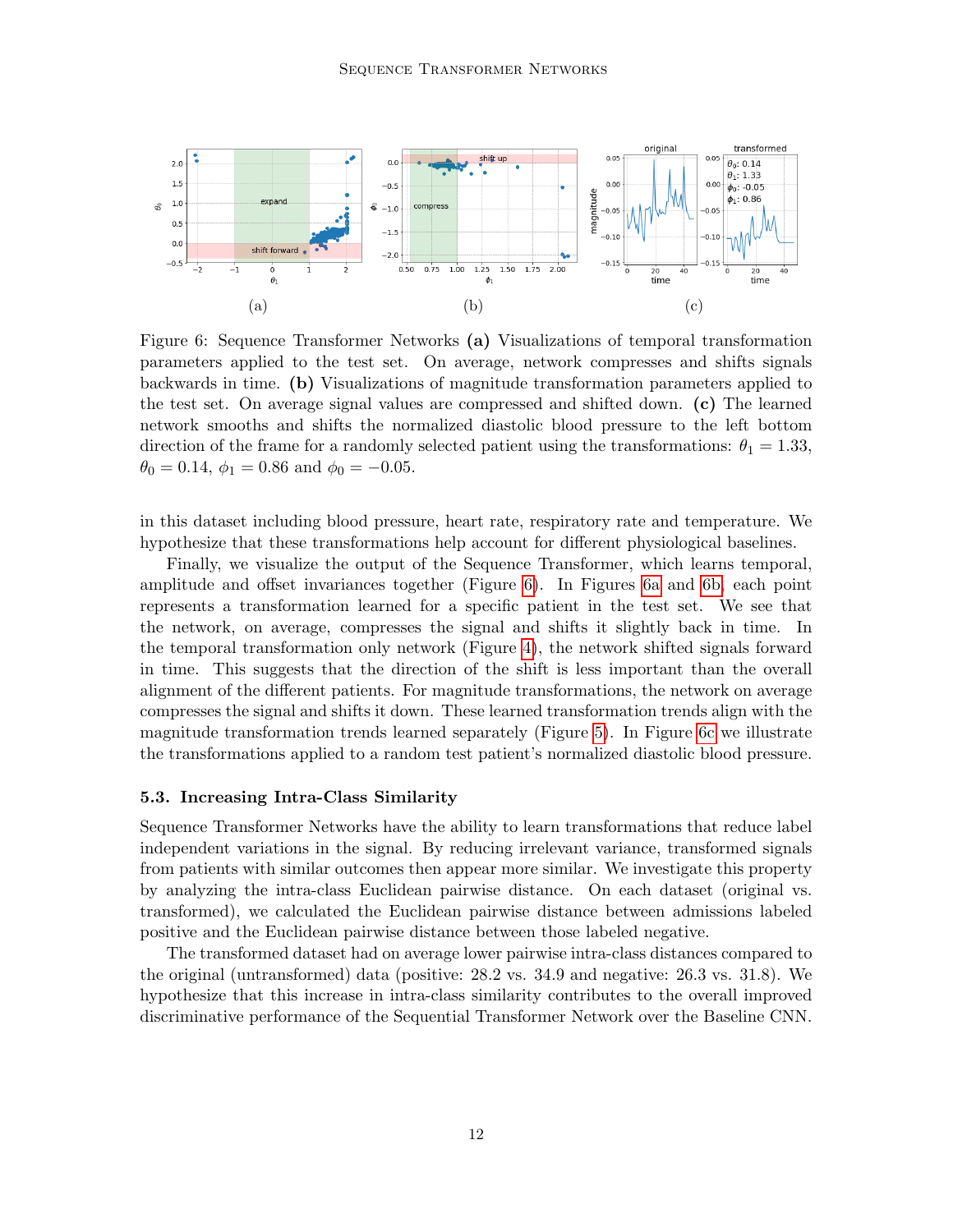# 6. Conclusion

In this paper, we proposed the use of an end-to-end trainable method for exploiting invariances in clinical time-series data. Building off of ideas first presented in the context of transforming images, we extended the capabilities of CNNs to capture temporal, amplitude, and shift invariances. In general, such invariances may be task dependent (i.e., may depend on the outcome of interest or the population studied). Given the large number of possible clinical tasks, techniques that automatically learn to exploit invariances based on the data have a clear advantage over preprocessing techniques.

We demonstrated that this method leads to improved discriminative performance over the Baseline CNN, on the task of predicting in-hospital-morality from multivariate clinical time-series data collected during the first 48 hours of an ICU admission. Though the difference in performance is small, the improvement is evident across both AUROC and AUPR.

The proposed approach is not without limitation. More specifically, in its current form the Sequence Transformer applies the same transformation across all features within an example, instead of learning feature-specific transformations. Despite this limitation, the learned transformations still lead to an increase in intra-class similarity. In conclusion, we are encouraged by these preliminary results. Overall, this work represents a starting point on which others can build. In particular, we hypothesize that the ability to capture local invariances and feature-specific invariances could lead to further improvements in performance.

# Acknowledgments

This work was supported by the National Science Foundation (NSF award no. IIS-1553146) and the National Institute of Allergy and Infectious Diseases of the National Institutes of Health (grant no. U01AI124255). The views and conclusions in this document are those of the authors and should not be interpreted as necessarily representing the official policies, either expressed or implied, of the National Science Foundation nor the National Institute of Allergy and Infectious Diseases of the National Institutes of Health.

# References

- <span id="page-12-2"></span>Pouya Bashivan, Irina Rish, Mohammed Yeasin, and Noel Codella. Learning representations from EEG with deep recurrent-convolutional neural networks. International Conference on Learning Representations (ICLR), 2016.
- <span id="page-12-1"></span>Gustavo EAPA Batista, Xiaoyue Wang, and Eamonn J Keogh. A complexity-invariant distance measure for time series. In Proceedings of the 2011 SIAM International Conference on Data Mining (SDM), pages 699–710. SIAM, 2011.
- <span id="page-12-0"></span>Zhengping Che, Sanjay Purushotham, Kyunghyun Cho, David Sontag, and Yan Liu. Recurrent neural networks for multivariate time series with missing values. Scientific Reports, 8(1):6085, 2018.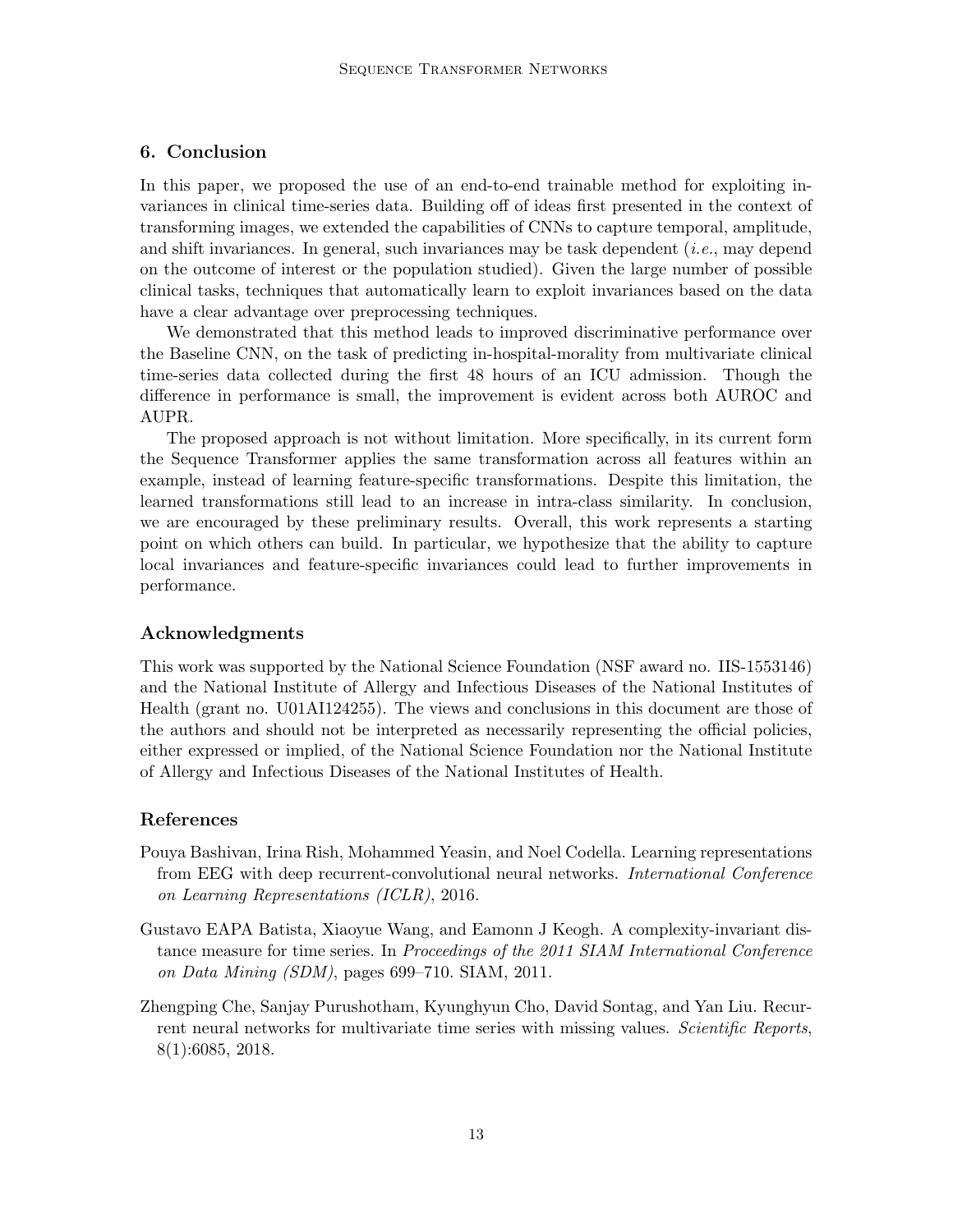- <span id="page-13-5"></span>Zhicheng Cui, Wenlin Chen, and Yixin Chen. Multi-scale convolutional neural networks for time series classification. arXiv preprint arXiv:1603.06995, 2016.
- <span id="page-13-7"></span>Yann N Dauphin, Angela Fan, Michael Auli, and David Grangier. Language modeling with gated convolutional networks. International Conference on Machine Learning (ICML), 2017.
- <span id="page-13-10"></span>Madalina Fiterau, Suvrat Bhooshan, Jason Fries, Charles Bournhonesque, Jennifer Hicks, Eni Halilaj, Christopher R´e, and Scott Delp. Shortfuse: biomedical time series representations in the presence of structured information. Machine Learning for Healthcare Conference (MLHC), 2017.
- <span id="page-13-8"></span>Germain Forestier, François Petitjean, Hoang Anh Dau, Geoffrey I Webb, and Eamonn Keogh. Generating synthetic time series to augment sparse datasets. In IEEE International Conference on Data Mining (ICDM), pages 865–870. IEEE, 2017.
- <span id="page-13-6"></span>Jonas Gehring, Michael Auli, David Grangier, Denis Yarats, and Yann N Dauphin. Convolutional sequence to sequence learning. International Conference on Machine Learning (ICML), 2017.
- <span id="page-13-4"></span>Hrayr Harutyunyan, Hrant Khachatrian, David C Kale, and Aram Galstyan. Multitask learning and benchmarking with clinical time series data. arXiv preprint arXiv:1703.07771, 2017.
- <span id="page-13-9"></span>Max Jaderberg, Karen Simonyan, Andrew Zisserman, et al. Spatial transformer networks. In Advances in Neural Information Processing Systems (NIPS), pages 2017–2025, 2015.
- <span id="page-13-11"></span>Alistair EW Johnson, Tom J Pollard, Lu Shen, H Lehman Li-wei, Mengling Feng, Mohammad Ghassemi, Benjamin Moody, Peter Szolovits, Leo Anthony Celi, and Roger G Mark. MIMIC-III, a freely accessible critical care database. Scientific Data, 3:160035, 2016.
- <span id="page-13-0"></span>Zachary C Lipton, David C Kale, Charles Elkan, and Randall Wetzel. Learning to diagnose with lstm recurrent neural networks. *International Conference on Learning Representa*tions (ICLR), 2016.
- <span id="page-13-2"></span>Yun Liu, Zeeshan Syed, Benjamin M Scirica, David A Morrow, John V Guttag, and Collin M Stultz. ECG morphological variability in beat space for risk stratification after acute coronary syndrome. Journal of the American Heart Association (JAHA), 3(3):e000981, 2014.
- <span id="page-13-1"></span>Jeeheh Oh, Maggie Makar, Christopher Fusco, Robert McCaffrey, Krishna Rao, Erin E Ryan, Laraine Washer, Lauren R West, Vincent B Young, John Guttag, et al. A generalizable, data-driven approach to predict daily risk of clostridium difficile infection at two large academic health centers. Infection Control  $\mathcal C$  Hospital Epidemiology (ICHE), 39(4):425–433, 2018.
- <span id="page-13-3"></span>José Javier González Ortiz, Cheng Perng Phoo, and Jenna Wiens. Heart sound classification based on temporal alignment techniques. In *Computing in Cardiology Conference (CinC)*, 2016, pages 589–592. IEEE, 2016.